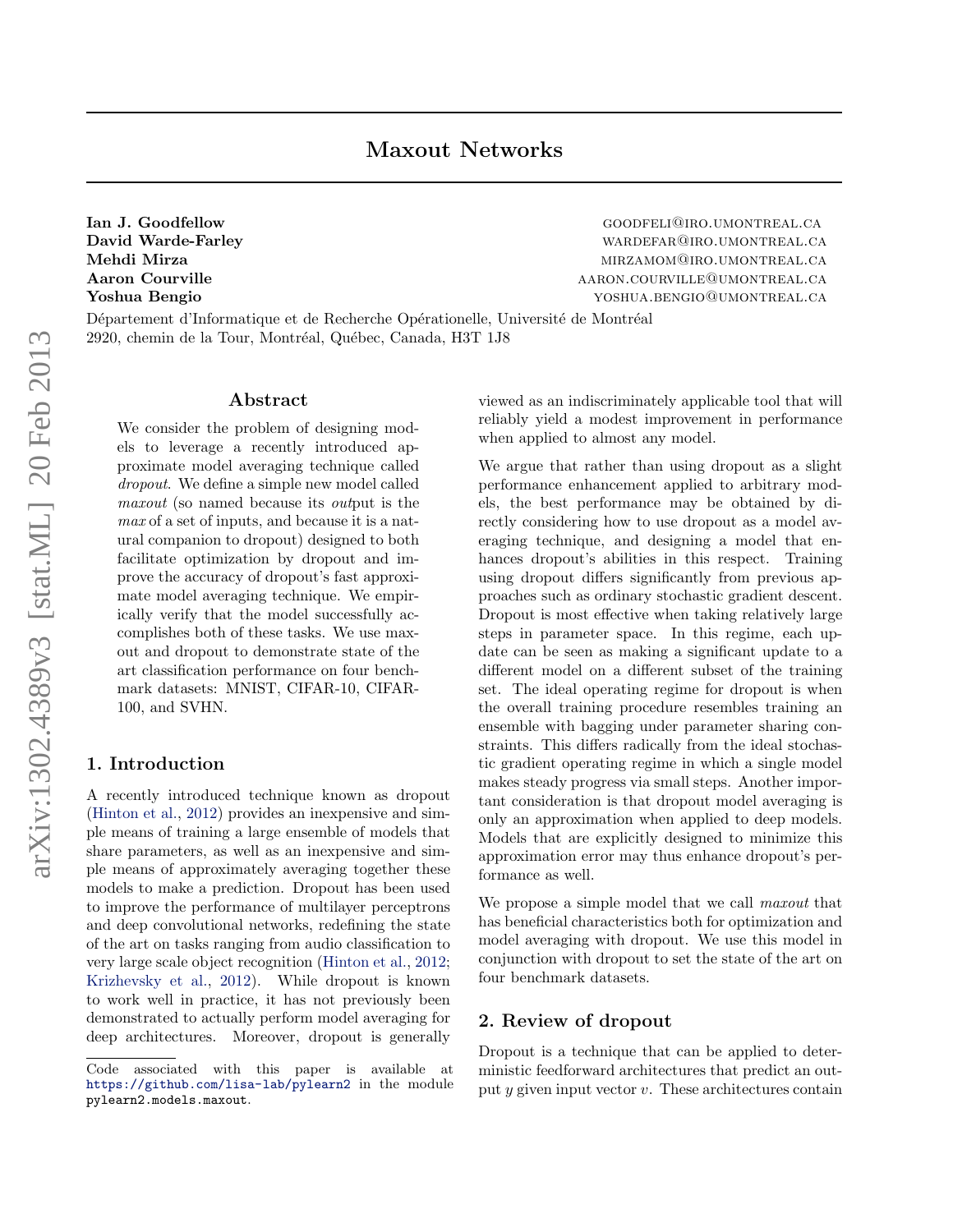where

a series of hidden layers  $\mathbf{h} = \{h^{(1)}, \ldots, h^{(L)}\}$ . Dropout trains an ensemble of models consisting of the set of all models that contain a subset of the variables in both v and **h**. The same set of parameters  $\theta$  is used to parameterize a family of distributions  $p(y | v; \theta, \mu)$  where  $\mu \in \mathcal{M}$  is a binary mask determining which variables to include in the model. On each presentation of a training example, we train a different sub-model by following the gradient of  $\log p(y \mid x; \theta, \mu)$  for a different randomly sampled  $\mu$ . For many parameterizations of  $p$  (such as typical multilayer perceptrons) the instantiation of different sub-models  $p(y | v, \mu)$  can be obtained by elementwise multiplication of  $v$  and  $h$  with the mask  $\mu$ . This training procedure is similar to bagging [\(Breiman,](#page-8-0) [1994\)](#page-8-0), where many different models are trained on different subsets of the data. Droput training differs from bagging in that each model is trained for only one step and all of the models share parameters. In order for this training procedure to behave as if it is training an ensemble rather than a single model, each update must have a large effect, so that it makes the sub-model corresponding to that  $\mu$  fit the current input v well.

The functional form becomes important when it comes time to make a prediction by averaging together all models. In a typical application of bagging, the prediction is given by the arithmetic mean of all models. It is not obvious how to take the arithmetic mean over exponentially many models. One of the key insights of the dropout technique is that some model families admit a simple and inexpensive means of computing the *geometric* mean. In the case where  $p(y | v; \theta)$  = softmax $(v^T W + b)$ , the predictive distribution defined by renormalizing the geometric mean of  $p(y | v; \theta, \mu)$ over M is simply given by softmax $(v^T W/2 + b)$ . In other words, the average over the predictions of exponentially many models can be computed simply by running the full model with the weights divided by 2. This result holds exactly in the case of a single layer softmax model. Previous work on dropout applies the same scheme in deeper architectures such as multilayer perceptrons and convolutional neural networks. For these deeper models, this method of prediction is only an approximation to the geometric mean. The approximation has not been characterized mathematically, but performs well in practice.

# 3. Description of maxout

The maxout model is simply a feed-forward achitecture, such as a multilayer perceptron or deep convolutional neural network, that uses a new type of activation function: the maxout unit. Given an input

 $x \in \mathbb{R}^d$ , a maxout hidden layer implements the function

 $h_i(x) = \max_{j \in [1,k]} z_{ij}$ 

$$
f_{\rm{max}}
$$

$$
z_{ij} = x^T W \dots_{ij} + b_{ij}
$$

for learned parameters  $W \in \mathbb{R}^{d \times m \times k}$  and  $b \in \mathbb{R}^{m \times k}$ . In the context of convolutional networks, a maxout feature map can be constructed by taking the maximum across k affine feature maps (i.e., pool across channels, rather than over spatial locations). A single maxout unit can be interpreted as making a piecewise linear approximation to an arbitrary convex function. In other words, as the training algorithm optimizes the parameters, it learns not just the relationship between hidden units, but also the activation function of each hidden unit. See Fig. 1 for a graphical depiction of how this works.



Figure 1. Graphical depiction of how the maxout activation function can implement the rectified linear, absolute value rectifier, and approximate the quadratic activation function. This diagram is two-dimensional and as such shows only how maxout behaves with a single input dimension, but in multiple dimensions a maxout unit can approximate arbitrary convex functions.

Maxout abandons many of the mainstays of traditional activation function design. The representation it produces is not sparse at all (see Fig. [2\)](#page-2-0), though the gradient is highly sparse and dropout will artificially sparsify the effective representation during training. While maxout may learn to saturate on one side or the other this is a measure zero event. While a significant proportion of parameter space corresponds to the function being bounded from below, maxout is not constrained to learn to be bounded at all. In fact, being bounded from above is also a measure zero event. Maxout is locally linear almost everywhere, while many popular activation functions have signficant curvature. Given all of these departures from standard practice, it may seem surprising that maxout activation functions work at all, but we find that they are very robust and easy to train with dropout, and achieve excellent performance.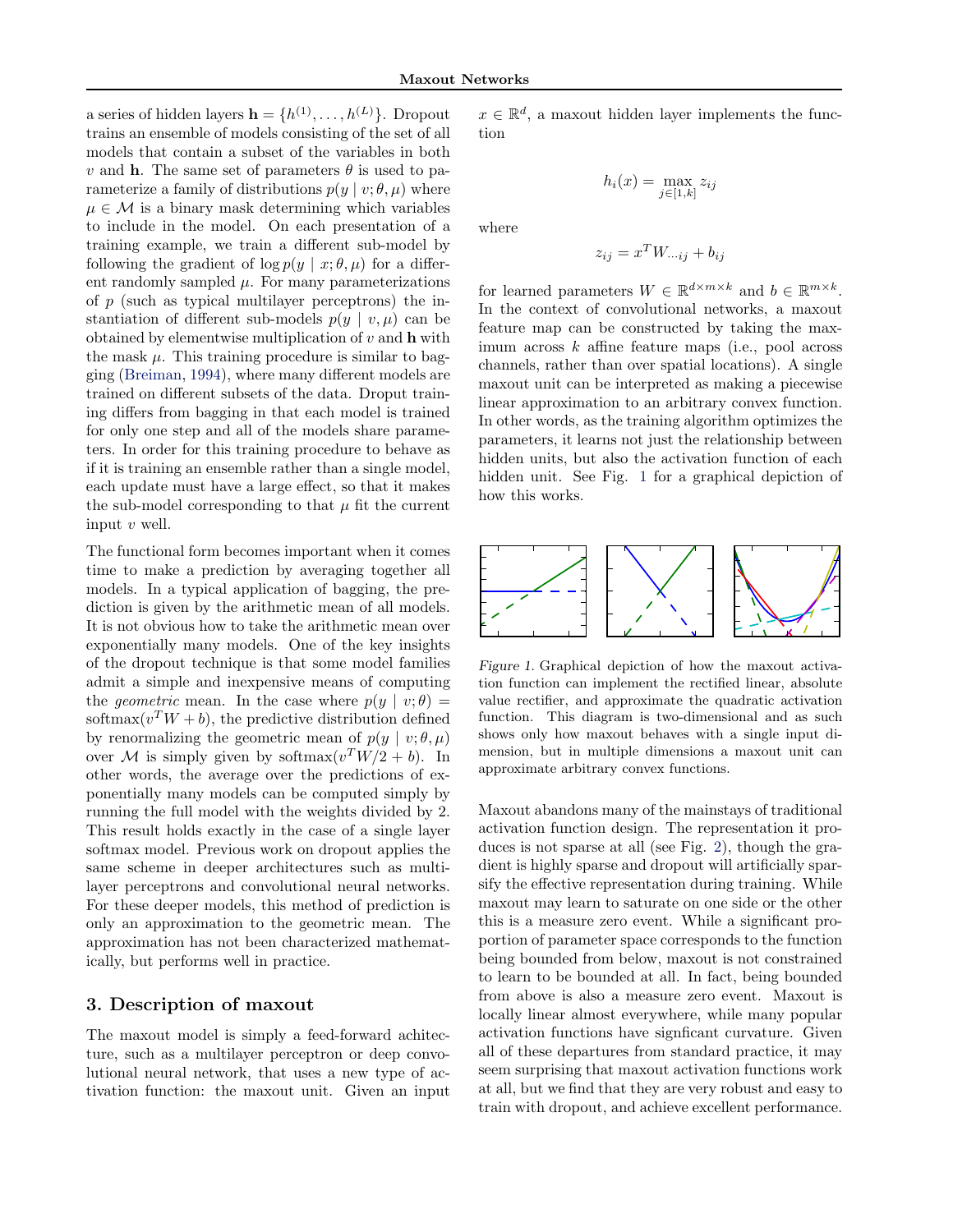<span id="page-2-0"></span>

Figure 2. The activations of maxout units are not sparse. However, the gradient is sparse because the max operator guarantees that exactly one input filter has nonzero gradient except for on a set of measure zero where some filter responses are equal.

## 4. Maxout is a universal approximator

A standard MLP with enough hidden units is a universal approximator. Surprisingly, the maxout network requires only two maxout hidden units to be a universal approximator. The key is that each hidden unit may require arbitrarily many affine components. In particular, we show below that a maxout model with just two hidden units can approximate, arbitrarily closely, any continuous function of  $x \in \mathbb{R}^d$ . A diagram illustrating the basic idea of the proof is presented in Fig. 3.

Consider the continuous piecewise linear (PWL) function  $g(x)$  consisting of k locally linear (affine) regions on  $\mathbb{R}^d$ .

Proposition 4.1 (From Theorem 2.1 in [\(Wang,](#page-9-0)  $(2004)$  $(2004)$ ) For any positive integers m and d, there always exist two groups of  $d+1$ -dimensional real-valued parameter vectors  $[W_{1j}, b_{1j}], j \in [1, k]$  and  $[W_{2j}, b_{2j}], j \in$  $[1, k]$  such that:

$$
g(x) = h_1(x) - h_2(x)
$$
 (1)

That is, any continuous PWL function can be expressed as a difference of two convex PWL functions. The proof is given in [\(Wang,](#page-9-0) [2004\)](#page-9-0) and omitted here for brevity.

Proposition 4.2 From the Stone-Weierstrass approximation theorem, let  $f: C \to \mathbb{R}$  be a continuous function, C be a compact domain  $C \subset \mathbb{R}^d$  and  $\epsilon > 0$  be



Figure 3. An MLP containing two maxout units can arbitrarily approximate any continuous function. The weights in the final layer can set g to be the difference of  $h_1$  and  $h_2$ . Provided that  $z_1$  and  $z_2$  are allowed to have arbitrarily high cardinality,  $h_1$  and  $h_2$  can approximate any convex function. g can thus approximate any continuous function due to being a difference of approximations of arbitrary convex functions.

any positive real number. Then there exists a continuous PWL function g, (depending upon  $\epsilon$ ), such that for all  $x \in C$ ,  $|f(x) - g(x)| < \epsilon$ .

**Theorem 4.3** Universal approximator theorem. Any continuous function f can be approximated arbitrarily well on a compact domain  $C \subset \mathbb{R}^d$  by a maxout network with two maxout hidden units.

Sketch of Proof By Proposition 4.2, any continuous function can be approximated arbitrarily well (up to  $\epsilon$ ), by a piecewise linear function. We now note that the representation of piecewise linear functions given in Proposition 4.1 exactly matches a maxout net with two hidden units  $h_1(x)$  and  $h_2(x)$ , with sufficiently large k to achieve the desired degree of approximation  $\epsilon$ . Combining these, we conclude that a two hidden unit maxout network can approximate any continuous function  $f(x)$  arbitrarily well on the compact domain C. In general as  $\epsilon \to 0$ , we have  $k \to \infty$ .

## 5. Benchmark results

We evaluated the maxout model on four benchmark datasets and set the state of the art on all of them. Maxout shows not only a clear improvement over previous methods but also shows a strong enhancement of dropout's abilities.

#### 5.1. MNIST

The MNIST [\(LeCun et al.,](#page-8-0) [1998\)](#page-8-0) dataset consists of  $28 \times 28$  pixel greyscale images of handwritten digits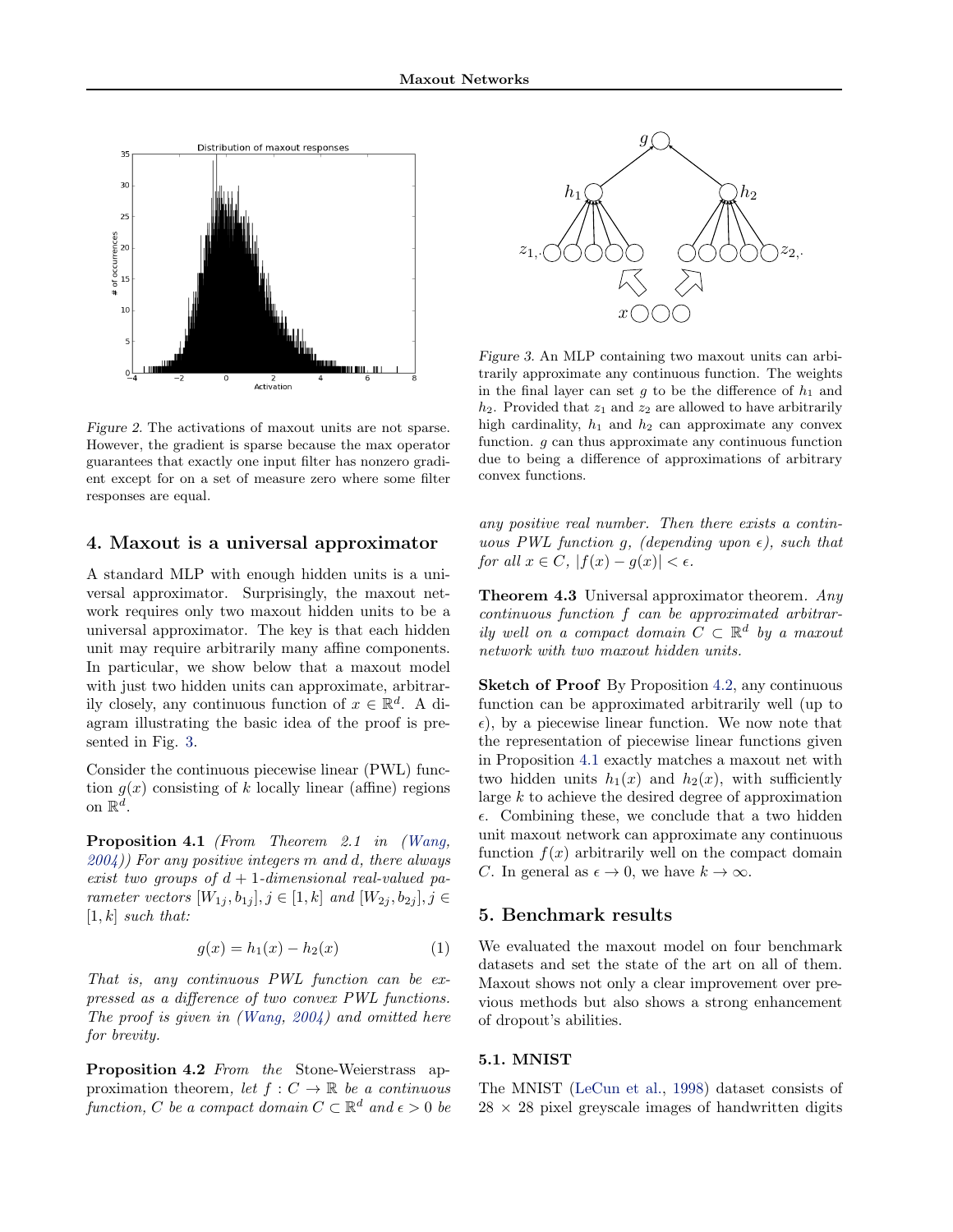Table 1. Test set misclassification rates for the best methods on the permutation invariant MNIST dataset. Only three methods outperform the maxout MLP, and all of these rely on unsupervised pretraining.

| <b>METHOD</b>                                         | <b>TEST ERROR</b> |
|-------------------------------------------------------|-------------------|
| RECTIFIER $MLP + DROPOUT$<br>(HINTON ET AL., $2012$ ) | $1.10\%$          |
| DBM (SALAKHUTDINOV & HIN-<br>TON, 2009)               | $0.95\%$          |
| MAXOUT MLP + DROPOUT                                  | $0.94\%$          |
| DEEP CONVEX NETWORK (YU &<br>DENG, 2011)              | $0.83\%$          |
| MANIFOLD TANGENT CLASSIFIER<br>(RIFAI ET AL., 2011)   | $0.81\%$          |
| $DBM + DROPOUT$<br>(HINTON<br>ET AL., 2012)           | $0.79\%$          |

0-9, with 60,000 training examples and 10,000 test examples.

Traditionally methods are evaluated in separate categories depending on whether they exploit the fact that the examples have image structure or not. For the permutation invariant version of the MNIST task, only methods unaware of the 2D structure of the data are permitted. In this case, we trained a model consisting of two densely connected maxout layers followed by a softmax layer. Besides using dropout, we further regularized the model by imposing a constraint on the norm of each weight vector. All constraint values, learning rate and momentum schedule parameters, layer sizes, etc. were selected by minimizing the error on a validation set consisting of the last 10,000 training examples. In order to make use of the full training set, we recorded the value of the log likelihood on the first 50,000 examples at the point of minimal validation error. We then continued training on the full 60,000 example training set until the validation set log likelihood matched this number. We obtained a test set error of 0.94%, which is the best result of which we are aware that does not use unsupervised pretraining. We summarize the state of the art results on permutation invariant MNIST in Table 1.

We also considered the MNIST dataset without the permutation invariance restriction. In this case, we used three convolutional maxout hidden layers (with spatial max pooling on top of the maxout layers) followed by a densely connected softmax layer. We were able to rapidly explore parameter space thanks to the extremely fast GPU convolution library developed by [Krizhevsky et al.](#page-8-0) [\(2012\)](#page-8-0). We obtained a test set error rate of 0.45%, which sets a new state of the art in this



Figure 4. Example filters learned by a maxout MLP trained with dropout on MNIST. Each row contains the filters whose responses are pooled to form a single maxout unit.

Table 2. Test set misclassification rates for the best methods on the general MNIST dataset, excluding methods that augment the training data.

| <b>METHOD</b>                                        | <b>TEST ERROR</b> |
|------------------------------------------------------|-------------------|
| 2-LAYER CNN+2-LAYER NN (JAR-<br>RETT ET AL., 2009)   | $0.53\%$          |
| STOCHASTIC POOLING (ZEILER &<br><b>FERGUS, 2013)</b> | $0.47\%$          |
| CONV. MAXOUT $+$ DROPOUT                             | $0.45\%$          |

category. Note that it is possible to get better results on MNIST by augmenting the dataset with transformations of the standard set of images [\(Ciresan et al.,](#page-8-0) [2010\)](#page-8-0) . A summary of the best methods on the general MNIST dataset is provided in Table 2.

### 5.2. CIFAR-10

The CIFAR-10 dataset [\(Krizhevsky & Hinton,](#page-8-0) [2009\)](#page-8-0) consists of  $32 \times 32$  color images drawn from 10 classes. The training set contains 50,000 images and the test set contains 10,000. We preprocessed the data using global contrast normalization and ZCA whitening. This is the same preprocessing applied by [\(Coates](#page-8-0) [et al.,](#page-8-0) [2011\)](#page-8-0) to individual patches of the dataset in the context of unsupervised modeling of patches.

We follow a similar procedure as with the MNIST dataset, with one change. On MNIST, we find the best number of training epochs in terms of validation set error, then record the training set log likelihood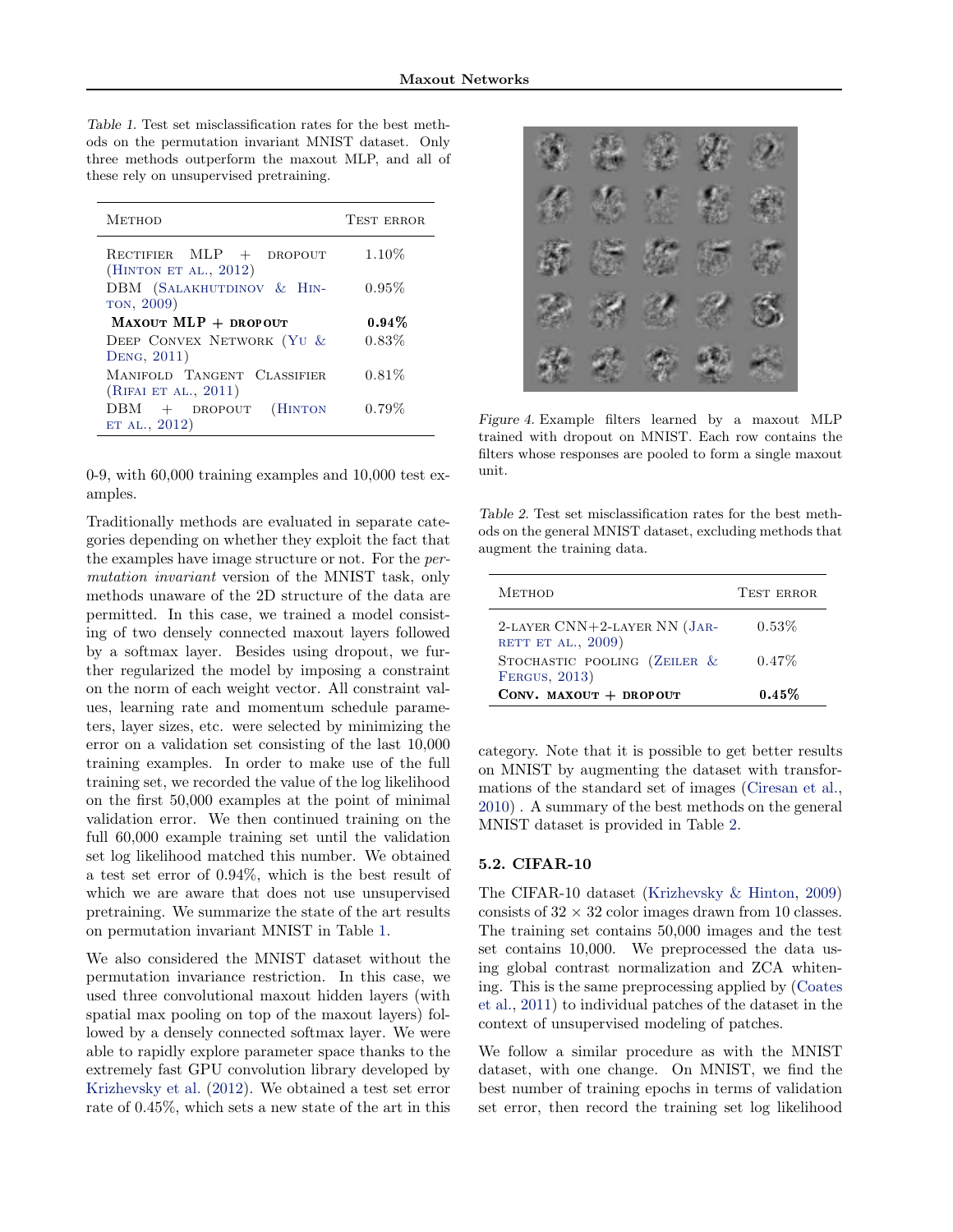Table 3. Test set misclassification rates for the best methods (excluding data augmentation) on the CIFAR-10 dataset.

| <b>METHOD</b>                                 | <b>TEST ERROR</b> |
|-----------------------------------------------|-------------------|
| STOCHASTIC POOLING (ZEILER &<br>FERGUS, 2013) | 15.13\%           |
| $CNN + SPEARMINT$ (SNOEK)<br>ET AL., 2012)    | 14.98%            |
| CONV. MAXOUT + DROPOUT                        | $12.93\%$         |

and continue training using the entire training set until the validation set log likelihood has reached this value. On CIFAR-10, continuing training in this fashion is infeasible because the final value of the learning rate is very small and the validation set error is very high. Training until the validation set likelihood matches the cross-validated value of the training likelihood would thus take prohibitively long. Instead, we retrain the model from scratch, and stop when the new validation set likelihood matches the value of the training set likelihood selected by cross validation. As with MNIST, we do not use data augmentation (such as training on translated and reflected versions of the images) and compare our results only to methods that do not use data augmentation.

Our best model consists of three convolutional maxout layers followed by a fully connected maxout layer, then finally a softmax layer. This is similar to the architecture used by [\(Hinton et al.,](#page-8-0) [2012\)](#page-8-0) except that our penultimate layer is fully connected instead of locally connected. Using this approach we obtain a test set error of 12.93%, which improves upon the state of the art by over two percentage points. (If we do not train on the validation set, we obtain a test set error of 14.05%, which also improves over the previous state of the art). A summary of the best CIFAR-10 methods is provided in Table 3. A visualization of the convolution kernels is shown in Fig. [5.](#page-5-0)

As shown in Fig. 6, dropout was critical for obtaining good generalization error. Unlike previous results in which dropout reduces the generalization error by about 10%, maxout is specifically designed to enhance the effect of dropout, resulting here in a greater than 25% reduction in the generalization error.

### 5.3. CIFAR-100

The CIFAR-100 [\(Krizhevsky & Hinton,](#page-8-0) [2009\)](#page-8-0) dataset is the same size and format as the CIFAR-10 dataset, but contains 100 classes, with only one tenth as many



Figure 6. When training a maxout network, the improvement in validation set error that results from using dropout is dramatic. Here we find a greater than 25% reduction in our validation set error on CIFAR-10.

Table 4. Test set misclassification rates for the best methods on the CIFAR-100 dataset.

| <b>METHOD</b>                                   | <b>TEST ERROR</b> |
|-------------------------------------------------|-------------------|
| RECEPTIVE FIELD LEARNING (JIA<br>& HUANG, 2011) | 45.77%            |
| STOCHASTIC POOLING (ZEILER $&$<br>FERGUS, 2013) | 42.51\%           |
| CONV. MAXOUT $+$ DROPOUT                        | $38.57\%$         |

labeled examples per class. Due to lack of time we did not cross-validate hyperparameters on CIFAR-100 but simply applied the hyperparameters that yielded the best validation set performance on CIFAR-10. We obtained a test set error of 38.57%, which is state of the art (if we do not retrain using the entire training set, we obtain a test set error of 41.48%, which also surpasses the current state of the art) . A summary of the best methods on CIFAR-100 is provided in Table 4.

#### 5.4. Street View House Numbers

The SVHN [\(Netzer et al.,](#page-8-0) [2011\)](#page-8-0) dataset consists of color images of house numbers collected by Google Street View. The dataset comes in two formats. We consider the second format, in which each image is of size  $32 \times 32$  and the task is to classify the digit in the center of the image. Additional digits may appear beside it but must be ignored. This is a difficult unsolved real-world task with potential commercial applications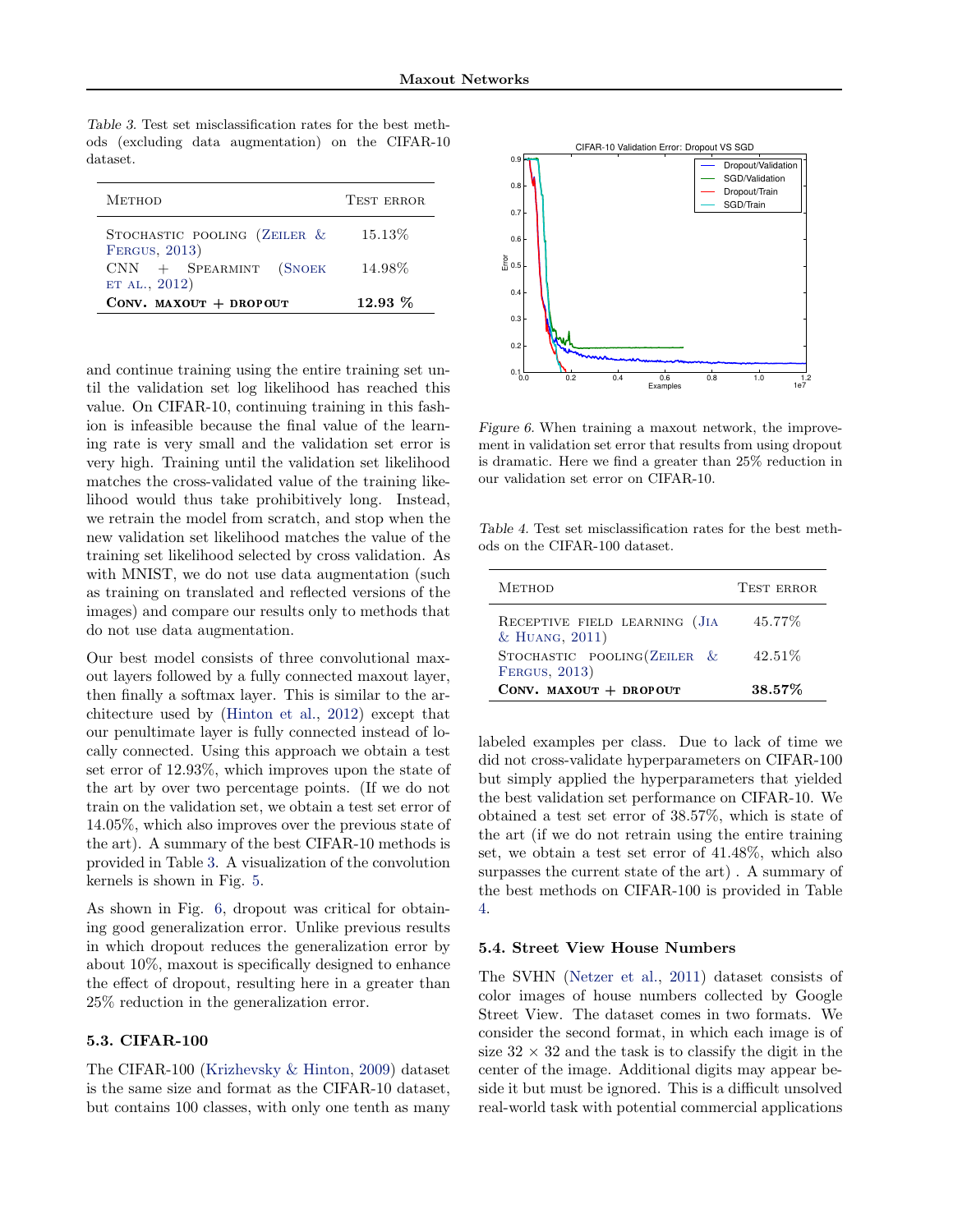<span id="page-5-0"></span>

Figure 5. Convolution kernels learned in the first layer of our CIFAR-10 network with  $k = 2$ . Each pair of filters appearing in a column together drive the same maxout convolution channel.

Table 5. Test set misclassification rates for the best methods on the SVHN dataset.

| <b>METHOD</b>                                                             | <b>TEST ERROR</b>    |
|---------------------------------------------------------------------------|----------------------|
| (SERMANET ET AL., 2012A)<br>STOCHASTIC POOLING (ZEILER &<br>FERGUS, 2013) | $4.90\%$<br>$2.80\%$ |
| CONV. MAXOUT $+$ DROPOUT                                                  | $2.72\%$             |

for systems that achieve under  $1\%$  error. There are 73,257 digits in the training set, 26,032 digits in the test set and 531,131 additional, somewhat less difficult examples, to use as an extra training set. Following [Sermanet et al.](#page-8-0) [\(2012b\)](#page-8-0), to build a validation set, we select 400 samples per class from the training set and 200 samples per class from the extra set. The remaining digits of the train and extra sets are used for training.

For this dataset, we did not train on the validation set at all. We used it only to find the best hyperparameters. We preprocessed the data in the same way as [\(Zeiler & Fergus,](#page-9-0) [2013\)](#page-9-0), by applying local contrast normalization on each of the RGB channels. Otherwise, we followed the same approach as on MNIST. Our best model consists of three convolutional maxout hidden layers (with spatial pooling on top of maxout layers as for MNIST) followed by a densely connected softmax layer. We used 128, 128 and 256 affine feature maps max-pooled in groups of 2, 2 and 4, respectively. The spatial pooling shapes were respectively  $(4, 4)$ ,  $(4, 4)$ , and (2, 2) with a stride of 2 in all cases. We obtained a test set error rate of 2.72%, which sets the state of the art. A summary of comparable methods is provided in Table 5.

# 6. Model Averaging

Having demonstrated that maxout networks are effective learning algorithms, we turn to analyzing the reasons for their success. We first identify reasons that maxout networks are highly compatible with dropout's approximate model averaging technique.

The intuitive justification for averaging together



Figure 7. Sampling several models and taking the geometric mean of their predictions approaches the error rate of the prediction made by dividing the weights by 2. However, the divided weights still obtain the best test error, suggesting that dropout is a good approximation to averaging over a very large number of models. Also, note that the correspondence is more clear in the case of maxout.

dropout models by dividing the weights by 2 given by [\(Hinton et al.,](#page-8-0) [2012\)](#page-8-0) is that this does exact model averaging for a single layer model, i.e. softmax regression. To this characterization, we add the observation that the model averaging remains exact if the model is extended to multiple linear layers. While this has the same representational power as a single layer, the expression of the weights as a product of several matrices could have a different inductive bias. More importantly, it indicates that dropout does exact model averaging in deeper architectures provided that they are locally linear among the space of inputs to each layer that are visited by applying different dropout masks.

We argue that the ensemble style training used in dropout encourages maxout units to be locally linear. Because each subset of the model (corresponding to one model in the ensemble) must make a good prediction of the output, each unit should learn to have roughly the same activation regardless of which of its inputs are dropped out. Thus, while a maxout net-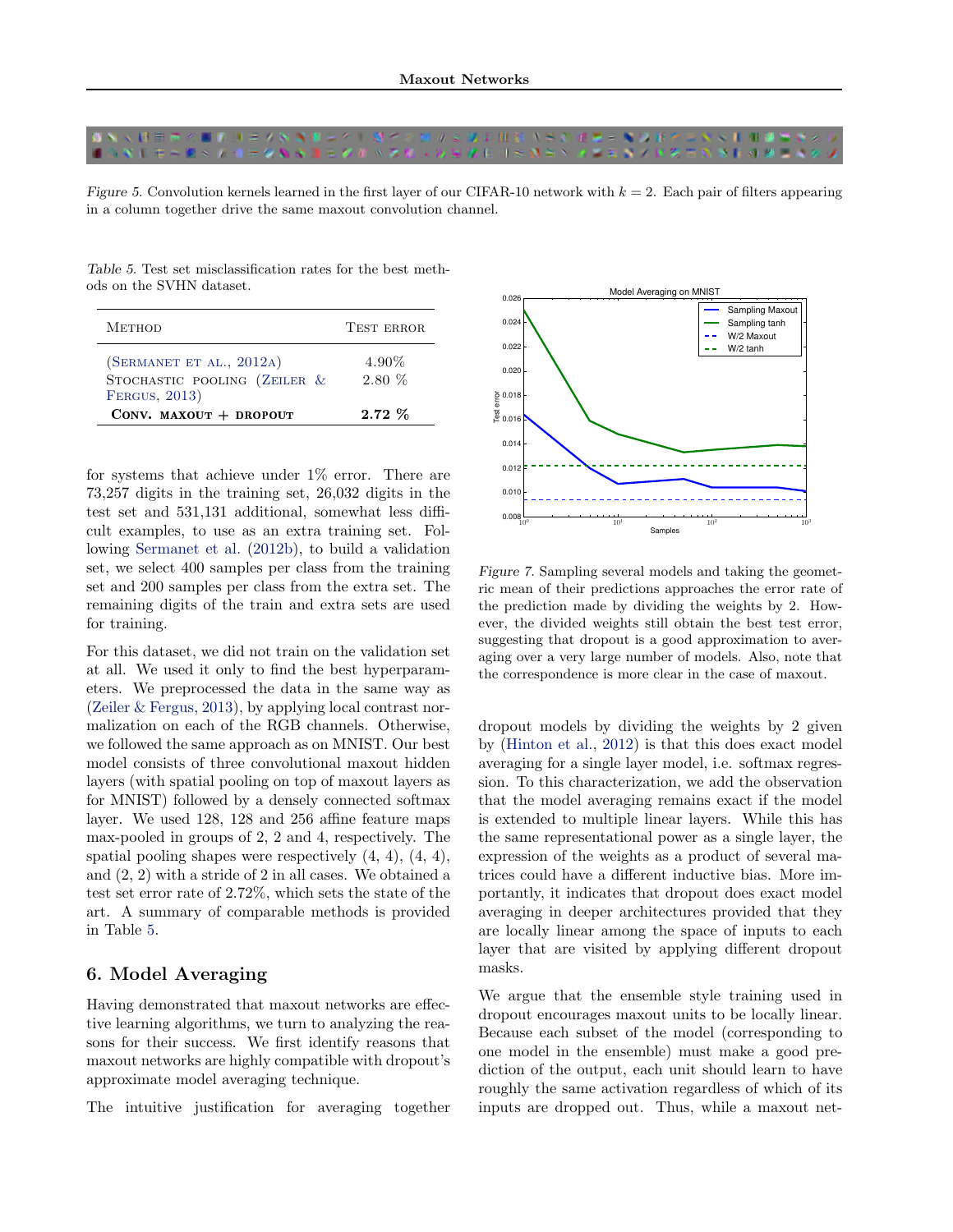

Figure 8. The KL divergence between the distribution predicted using the dropout technique of dividing the weights by 2 and the distribution obtained by taking the geometric mean of the predictions of several sampled models decreases as the number of samples increases. This suggests that dropout does indeed do model averaging, even for deep networks. The approximation is more accurate for maxout units than for tanh units.

work with arbitrary parameters will be far from locally linear in this space, a maxout network trained with dropout may have the identity of the maximal filter in each unit change relatively rarely as the dropout masks change. Thus networks consisting of linear operations and the max( $\cdot$ ) could learn to exploit dropout's approximate model averaging technique well.

Many popular activation functions have significant curvature nearly everywhere. These observations suggest that the approximate model averaging of dropout will not be as accurate for networks incorporating such activation functions. To test this, we compared the best maxout model trained on MNIST with dropout to a hyperbolic tangent network trained on MNIST with dropout. We sampled several subsets of each model and compared the geometric mean of these sampled models' predictions to the prediction made using the dropout technique of dividing the weights by 2. We found evidence that dropout is indeed performing model averaging, even in multilayer networks, and that it is more accurate in the case of maxout networks. See Fig. [7](#page-5-0) and Fig. 8 for details.

# 7. Optimization

The second key reason that maxout performs well is that it improves the bagging style training phase of the dropout algorithm.

Note that the arguments in section [6](#page-5-0) motivating the use of maxout also apply equally to rectified linear units [\(Salinas & Abbott,](#page-8-0) [1996;](#page-8-0) [Hahnloser,](#page-8-0) [1998;](#page-8-0) [Glo](#page-8-0)[rot et al.,](#page-8-0) [2011\)](#page-8-0). Maxout seems superficially similar to max pooling over a set of rectified linear units, which is equivalent to including a constant 0 in the set from which maxout selects the max. However, we find that including this constant 0 is very harmful to optimization in the context of dropout. For instance, on MNIST our best validation set error with an MLP is 1.04%. If we include a 0 in the max, this rises to over 1.2%. In the context of dropout, we argue that maxout has superior optimization properties relative to max pooling over rectified linear units.

#### 7.1. Optimization experiments

To verify that maxout yields better optimization performance than max pooled rectified linear units when training with dropout, we carried out two experiments. First, we stressed the optimization capabilities of the training algorithm by training a small (two hidden convolutional layers with  $k = 2$  and sixteen kernels) model on the large (600,000 example) SVHN dataset. When training with rectifier units the training error gets stuck at 7.3%. If we train instead with maxout units, we obtain 5.1% training error. As another optimization stress test, we tried training very deep and narrow models on MNIST, and found that maxout networks cope better with increasing depth than rectifiers. See Fig. 9 for details.



Figure 9. We trained a series of models with increasing depth on MNIST. Each layer contains only 80 units  $(k=5)$ for 400 filters) to make it difficult to fit the training set. Maxout optimization degrades gracefully with depth but rectifier units worsen noticeably at 6 layers and dramatically at 7.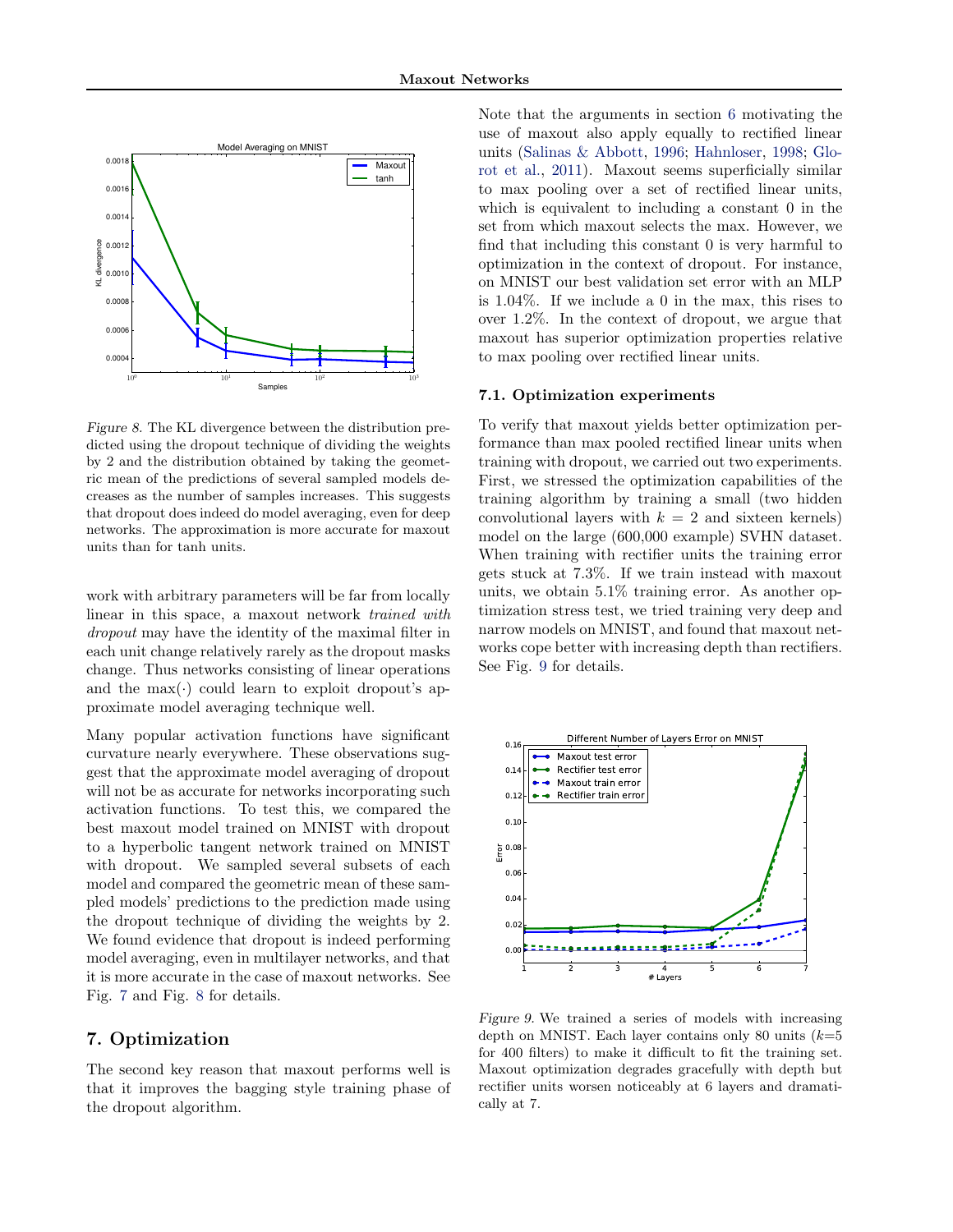### 7.2. Saturation

Optimization proceeds very differently when using dropout than when using ordinary stochastic gradient descent. SGD usually works best with a small learning rate that results in a smoothly decreasing objective function, while dropout works best with a large learning rate, resulting in a constantly fluctuating objective function. Dropout rapidly explores many different directions and rejects the ones that worsen performance, while SGD moves slowly and steadily in the most promising direction. We find empirically that these very different operating regimes result in very different outcomes for rectifier units. When training with SGD, we find that the rectifier units saturate at 0 less than 5% of the time. When training with dropout, this increases to 60% of the time. Because the 0 in the  $max(0, z)$  activation function is a constant, and not a parameter as when a maxout unit is 0, this blocks the gradient from flowing through the unit. In the absence of gradient through the unit, it is difficult for training to change this unit to become active again. Maxout does not suffer from this problem because gradient always flows through every maxout unit. Units that take on negative activations may be steered to become positive again later. Fig. 10 illustrates how active rectifier units become inactive at a greater rate than inactive units become active when training with dropout, but maxout units, which are always active, transition between positive and negative activations at about equal rates in each direction. We hypothesize that the high proportion of zeros and the difficulty of escaping them impairs the optimization performance of rectifiers relative to maxout.

In order to investigate this hypothesis, we trained two MLPs on MNIST with the same architecture of 1200 filters per layer pooled in groups of 5. When we include a constant 0 in the max pooling, the resulting trained model fails to make use of 17.6% of the filters in the second layer and 39.2% of the filters in the second layer. A small minority of the filters usually took on the maximal value in the pool, and the rest of the time the maximal value was a constant 0. Maxout, on the other hand, used all but 2 of the 2400 filters in the network. Each filter in each maxout unit in the network was maximal for some training example. All filters had been utilised and tuned to the classification task.

## 7.3. Lower layer gradients and the bagging effect

In order to behave differently from SGD, dropout requires that the gradient change noticeably when the choice of which units to drop changes. If the gra-



Figure 10. During dropout training, rectifier units transition from positive to 0 activation more frequently than they make the opposite transition, resulting a preponderence of 0 activations. Maxout units freely move between positive and negative signs, moving in each direction at roughly equal rates.

dient is approximately constant with respect to the dropout mask, then dropout simplifies to SGD training. We tested the hypothesis that rectifier networks suffer from diminished gradient flow to the lower layers of the network by monitoring the variance with respect to dropout masks for fixed data during training of two different MLPs on MNIST. The variance on the gradient of the output weights was about 1.4 times larger for maxout on an average training epoch step, while the variance on the gradient of the first layer weights was 3.4 times larger for maxout than for rectifiers. In concordance with our previous result showing that maxout with dropouts allows training deeper networks, this greater variance suggests that maxout better propagates varying information downward to the lower layers and helps dropout training to better resemble bagging for these lower-layer parameters. Rectifier networks, with more of their gradient lost to saturation, presumably cause dropout training to behave more like regular SGD toward the bottom of the network.

# 8. Conclusion

In this paper, we have proposed a new family of functions called maxout that is particularly well suited for training with dropout, and for which we have proven a universal approximation theorem. We have shown empirical evidence that dropout attains a good approximation to model averaging in deep models. We have shown that maxout exploits this model averaging behavior because the approximation is more accurate for maxout units than for tanh units. We have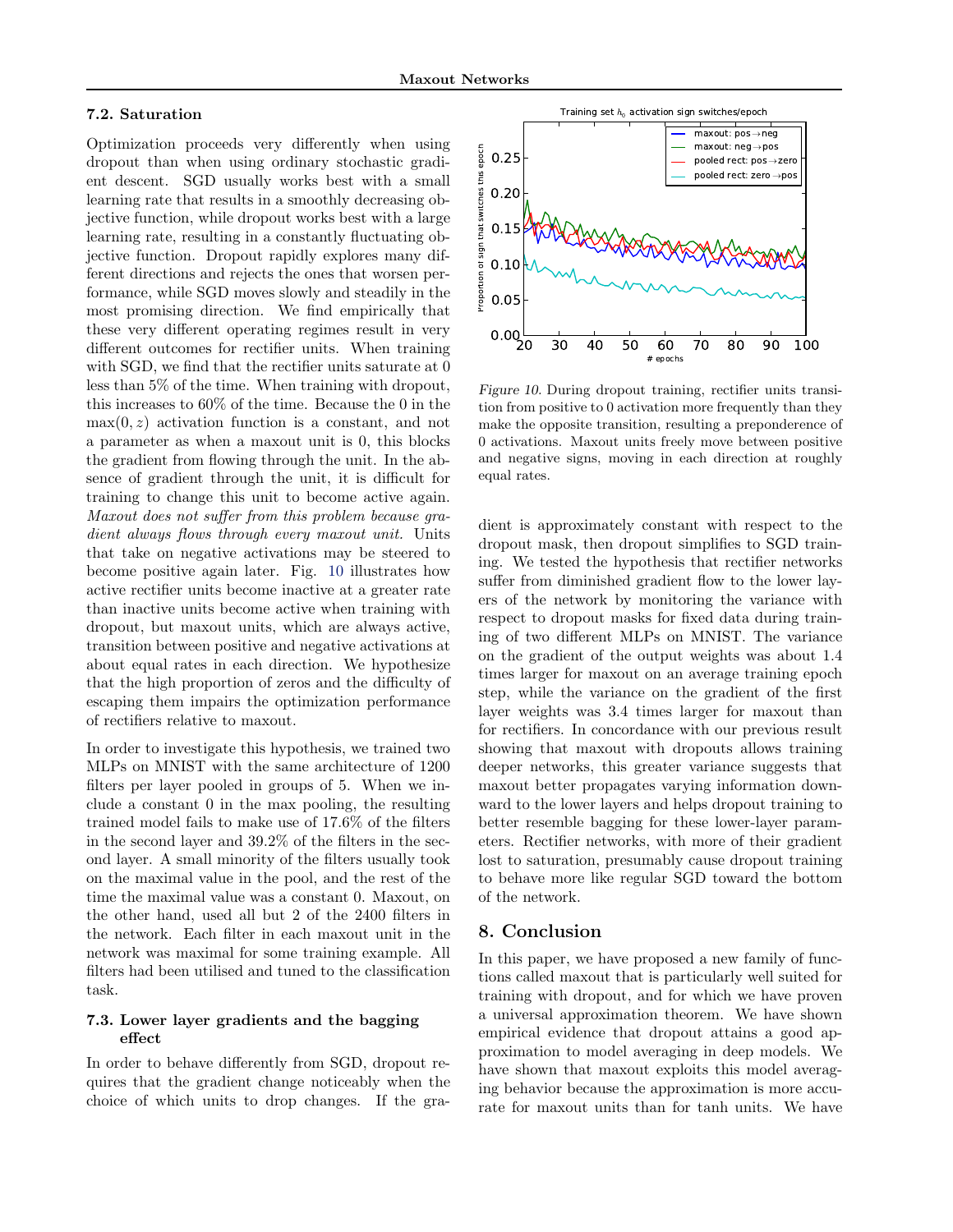<span id="page-8-0"></span>demonstrated that optimization behaves very differently in the context of dropout than in the pure SGD case. By designing the maxout gradient to avoid pitfalls such as failing to use many of a model's filters, we are able to train maxout networks on much larger training sets and with much deeper networks than is possible using rectifier units. We have also shown that maxout propagates variations in the gradient due to different choices of dropout masks to the lowest layers of a network, thereby ensuring that every parameter in the model can enjoy the full benefit of dropout rather than SGD training and more faithfully emulate bagging training. More broadly, the state of the art performance of our approach on five different benchmark tasks motivates the design of further models that are explicitly intended to perform well when combined with inexpensive approximations to model averaging.

# 9. Acknowledgements

The authors would like to thank the developers of Theano, in particular Frédéric Bastien and Pascal Lamblin for their assistance with infrastructure development and performance optimization. We would also like to thank Yann Dauphin for helpful discussions.

# References

- Breiman, Leo. Bagging predictors. Machine Learning, 24(2):123–140, 1994.
- Ciresan, D. C., Meier, U., Gambardella, L. M., and Schmidhuber, J. Deep big simple neural nets for handwritten digit recognition. Neural Computation, 22:1–14, 2010.
- Coates, A., Lee, H., and Ng, A. Y. An analysis of single-layer networks in unsupervised feature learning. In Proceedings of the Thirteenth International Conference on Artificial Intelligence and Statistics (AISTATS 2011), 2011.
- Glorot, Xavier, Bordes, Antoine, and Bengio, Yoshua. Deep sparse rectifier neural networks. In JMLR W&CP: Proceedings of the Fourteenth International Conference on Artificial Intelligence and Statistics (AISTATS 2011), April 2011.
- Hahnloser, Richard H. R. On the piecewise analysis of networks of linear threshold neurons. Neural Networks, 11(4):691–697, 1998.
- Hinton, Geoffrey E., Srivastava, Nitish, Krizhevsky, Alex, Sutskever, Ilya, and Salakhutdinov, Ruslan. Improving neural networks by preventing co-

adaptation of feature detectors. Technical report, arXiv:1207.0580, 2012.

- Jarrett, Kevin, Kavukcuoglu, Koray, Ranzato, Marc'Aurelio, and LeCun, Yann. What is the best multi-stage architecture for object recognition? In Proc. International Conference on Computer Vision  $(ICCV'09)$ , pp. 2146-2153. IEEE, 2009.
- Jia, Yangqing and Huang, Chang. Beyond spatial pyramids: Receptive field learning for pooled image features, 2011. NIPS\*2011 Workshop on Deep Learning and Unsupervised Feature Learning.
- Krizhevsky, Alex and Hinton, Geoffrey. Learning multiple layers of features from tiny images. Technical report, University of Toronto, 2009.
- Krizhevsky, Alex, Sutskever, Ilya, and Hinton, Geoffrey. ImageNet classification with deep convolutional neural networks. In Advances in Neural Information Processing Systems 25 (NIPS'2012). 2012.
- LeCun, Yann, Bottou, Leon, Bengio, Yoshua, and Haffner, Patrick. Gradient-based learning applied to document recognition. Proceedings of the IEEE, 86(11):2278–2324, November 1998.
- Netzer, Y., Wang, T., Coates, A., Bissacco, A., Wu, B., and Ng, A. Y. Reading digits in natural images with unsupervised feature learning. Deep Learning and Unsupervised Feature Learning Workshop, NIPS, 2011.
- Rifai, Salah, Dauphin, Yann, Vincent, Pascal, Bengio, Yoshua, and Muller, Xavier. The manifold tangent classifier. In NIPS'2011, 2011. Student paper award.
- Salakhutdinov, R. and Hinton, G.E. Deep Boltzmann machines. In Proceedings of the Twelfth International Conference on Artificial Intelligence and Statistics (AISTATS 2009), volume 8, 2009.
- Salinas, E. and Abbott, L. F. A model of multiplicative neural responses in parietal cortex. Proc Natl Acad Sci U S A, 93(21):11956–11961, October 1996.
- Sermanet, Pierre, Chintala, Soumith, and LeCun, Yann. Convolutional neural networks applied to house numbers digit classification. CoRR, abs/1204.3968, 2012a.
- Sermanet, Pierre, Chintala, Soumith, and LeCun, Yann. Convolutional neural networks applied to house numbers digit classification. In International Conference on Pattern Recognition (ICPR 2012), 2012b.